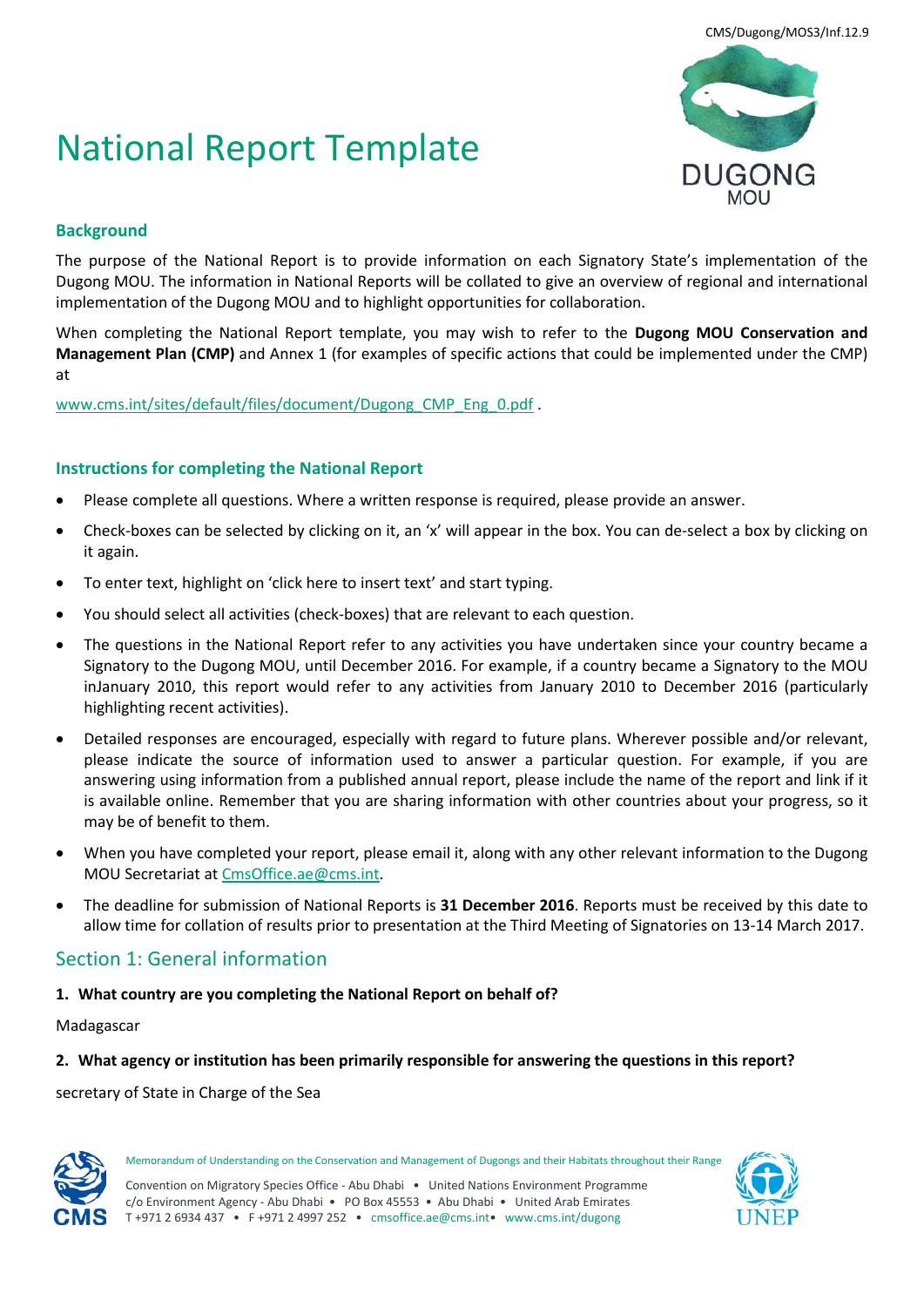#### Dugong MoU National Report Template

#### **3. Please list any other agencies, institutions or non-government organisations that have provided input:**

- Blue Ventures,

- COSAP Sahamalaza Miaro Dugong
- **4. On what date did the Dugong MOU take effect in your country?i.e. what is the start date of activities reported on in this National Report?**

2015

**5. On what date are you submitting this report?** 

31/12/2016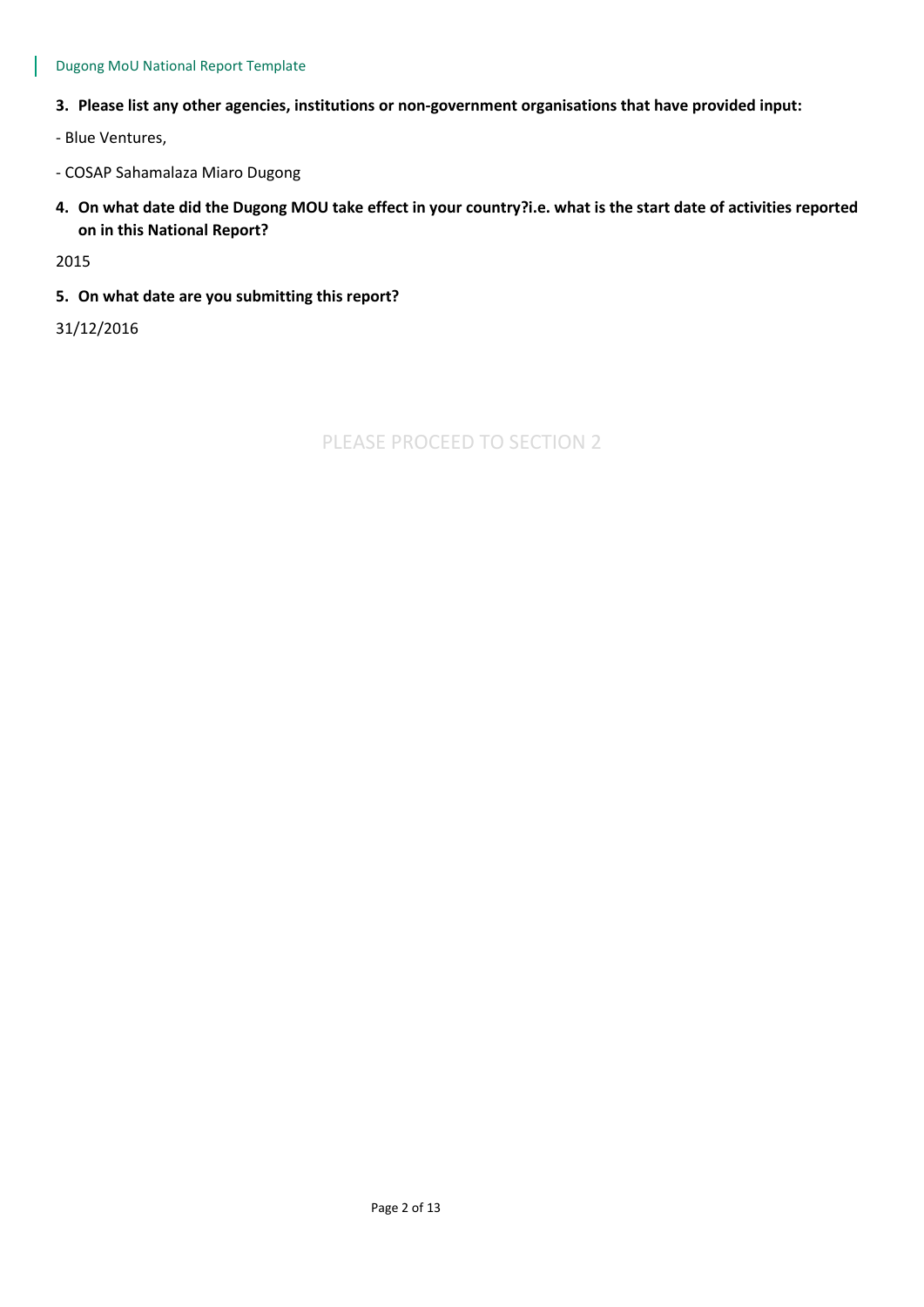# **Section 2: Dugong status**

*Questions in Section 2 address the following objectives and actions of the Dugong MOU Conservation and Management Plan:* 

- *Objective 1: Reduce direct and indirect causes of dugong mortality*
	- o *1.1 Threats facing dugong populations*
	- o *1.2 Dugong mortality in fishing activities*
	- o *1.3 Dugong mortality due to human activities*
	- o *1.4 Illegal Take of Dugongs*
	- o *1.5 Sustainable Use of Dugongs*
	- *Objective 8. Improve legal protection of dugongs and their habitats*
		- o *8.2 Legal protection*
- **6. Which of the following has your country done to identify, assess and evaluate the threats to dugong populations?**

 $\boxtimes$ Established baseline data collection and monitoring programmes to gather information on the nature and magnitude of threats.

 $\vert$  Regularly updated existing data on threats to dugong populations and their habitats.

 $\boxtimes$ Determined those populations affected by traditional subsistence and customary use, incidental capture in fisheries, and other sources of mortality.

 $\boxtimes$ Conducted socio-economic studies among communities that interact with dugongs and their habitats.

Other, please describe:Click here to enter text.

#### **7. Has your country undertaken measures to address these threats to dugongs?**

Yes*(please continue to question 8.)*

No*(please continue to question 9.)*

#### **8. What kind of measures has your country undertaken to address these threats?**

In the framework of the GEF Dugong and Seagrass Project, the national partner project MG4 undertook communitybased monitoring for assessing the extent of mortalities of dugongs in Sahamalaza area. Additionally, community level agreements that rule and control community behavior including natural resource management were established in several fishing villages to reduce the incidental and intentional mortalities of dugongs in Sahamalaza.

# **9. Which of the following has your country done to reduce the incidental capture and mortality of dugongs as a result of fishing activities (i.e. bycatch of dugongs)?**

Developed and used gear, devices and techniques to minimise incidental capture of dugongs in artisanal and commercial fisheries, such as the use of alternative gears and spatial closures.

 $\Box$  Limited or controlled the use of gears known to be harmful to dugongs throughout the range of dugong.

Developed procedures and extension programmes to promote implementation of these measures.

Exchanged information and, upon request, provided technical assistance to Signatory and cooperating States to promote these activities.

Liaised and coordinated with fishing industries, fisheries management organisations and community groups to develop and implement activities that reduce the incidental capture and mortality of dugongs.

 $\vert \ \vert$  Developed and implemented net retention and recycling schemes to minimise the disposal of fishing gear at sea and on beaches.

Provided and ensured the use of onshore facilities for the disposal of ship-borne waste.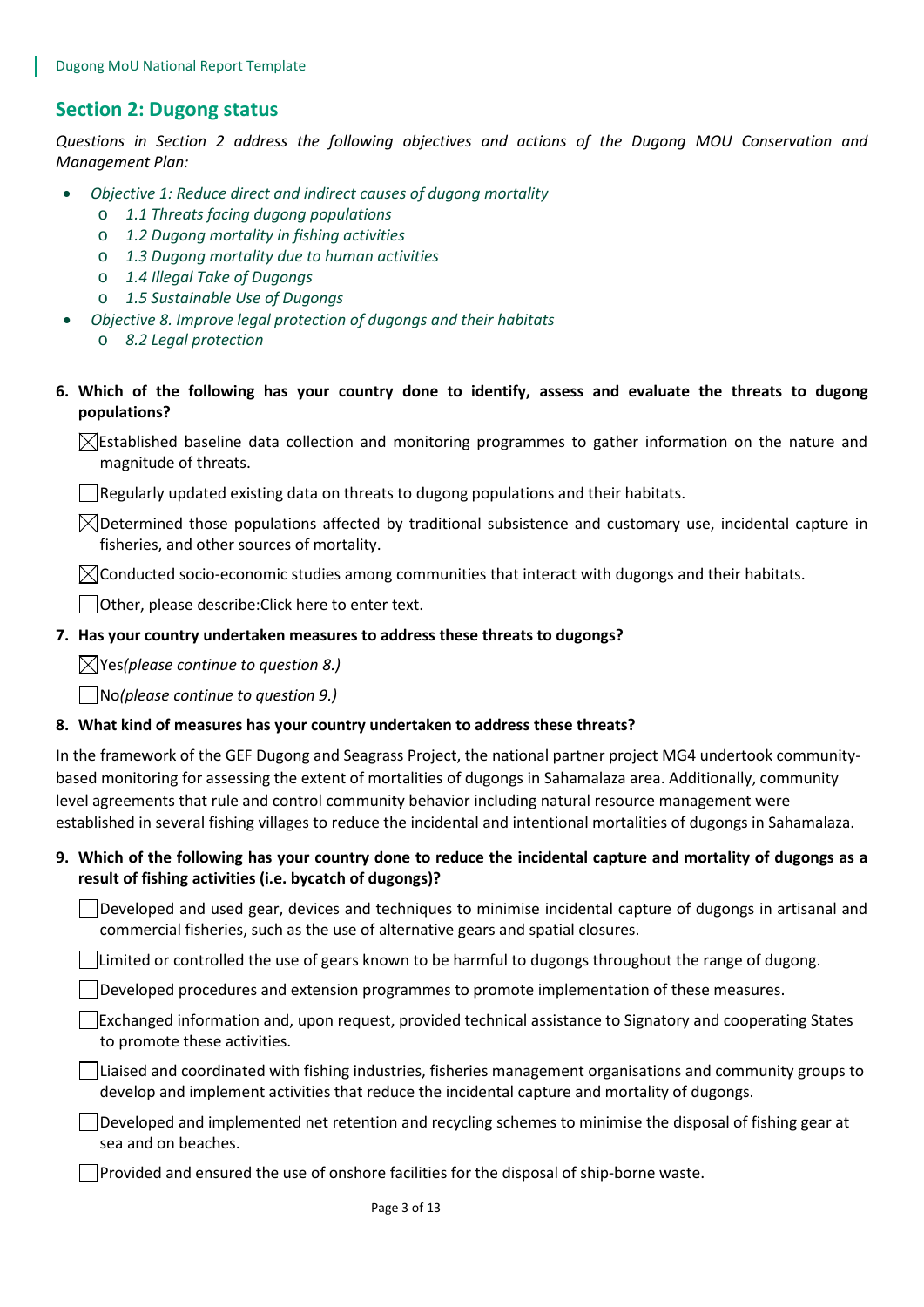Other, please describe:Click here to enter text.

## **10.Which of the following has your country done to reduce the incidental mortality of dugongs from other anthropogenic (human) activities?**

 $\boxtimes$ Assessed the level, location and impact of anthropogenic impacts on dugongs at ecologically relevant scales.

 $\boxtimes$ Reduced, as much as possible, all other human impacts on dugongs and their habitats in areas that sustain subsistence and/or customary use of dugongs.

 $\Box$ Established appropriate management programmes to ensure that anthropogenic impacts are addressed, taking account of the temporal and spatial variability of dugong reproductive rates and other impacts on the species in a precautionary manner.

Other, please describe:Click here to enter text.

#### **11.Has your country undertaken actions to reduce and/or prevent the illegal take of dugongs?**

Yes*(please continue to question 12.)*

No*(please continue to question 13.)*

#### **12.What has your country done to prevent the illegal take of dugongs?**

In the framework of the GEF Dugong and Seagrass Project, the national partner project MG4 undertook communitybased monitoring for assessing the extent of mortalities of dugongs in Sahamalaza area. Additionally, community level agreements that rule and control community behavior including natural resource management were established in several fishing villages to reduce the incidental and intentional mortalities of dugongs in Sahamalaza.

#### **13.Is customary and/or subsistence use of dugongs allowed in your country?**

Yes*(please continue to question 14.)*

No*(please continue to question 15.)*

#### **14.What has your country done to ensure that customary and/or subsistence use of dugongs is sustainable?**

Click here to enter text. See CMP Annex 1 for examples of measures/actions.

#### **15.Are dugongs and/or their habitats granted legal protection in your country?**

Yes*(please continue to question 16.)*

No*(please continue to question 17.)*

## **16.What kind of legal protection are dugongs and/or their habitats granted and what measures has your country developed to review and, where necessary, strengthen legal protection of dugongs and their habitats?**

Click here to enter text. See CMP Annex 1 for examples of measures/actions.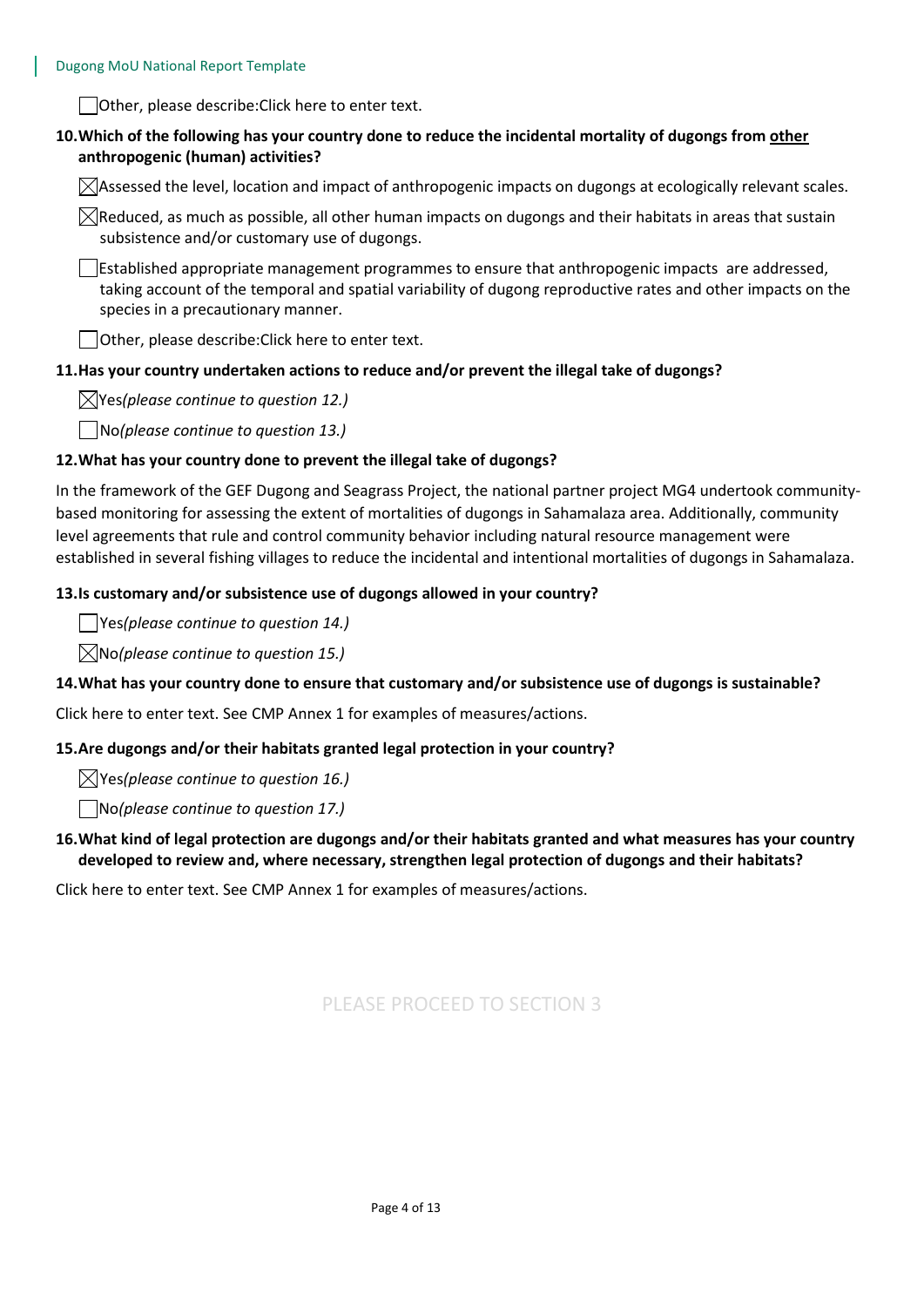# Section 3: Dugong habitats

*Questions in Section 3 address the following objectives and actions of the Dugong MOUConservation and Management Plan:* 

- *Objective 3: Protect, conserve and manage habitats for dugong*
	- o *3.2 Protect dugong habitats*
	- o *3.3 Actions to address habitat loss*
	- o *3.4 Degraded dugong habitats*

#### **17.Which of the following has your country done to protect and conserve dugong habitats (such as seagrasses)?**

 $\boxtimes$ Designated and managed protected/conservation areas, sanctuaries or temporary exclusion zones in areas of critical habitat, or took other measures (e.g. modification of fishing gear, banning destructive fishing practices, restrictions on vessel traffic) to remove threats to such areas and involving the local community as much as possible.

Developed incentives for adequate protection of areas of critical habitat outside protected areas.

 $\bowtie$ Considered protecting dugong habitats as part of ecosystem based management (e.g., networks of marine protected areas).

Assessed the environmental impact of marine and coastal development and other human activities on dugong populations and their habitats.

Monitored and promoted the protection of water quality from land-based and maritime pollution, including marine debris, which may adversely affect dugongs and their habitats.

 $\boxtimes$ Strengthened the application of existing bans on the use of poisonous chemicals and explosives in the exploitation of marine resources.

Other, please describe:Click here to enter text.

# **18.Which of the following has your country done to address current degradation, and to reduce the risk of future degradation of dugong habitats (such as seagrasses)?**

 $\boxtimes$ Identified and enhanced recovery of degraded seagrass habitats used by dugongs.

 $\boxtimes$ Identified and enhanced recovery of degraded mangrove and coral reef habitats used by dugongs.

Undertook measures to restore degraded habitats.

Other, please describe: Click here to enter text.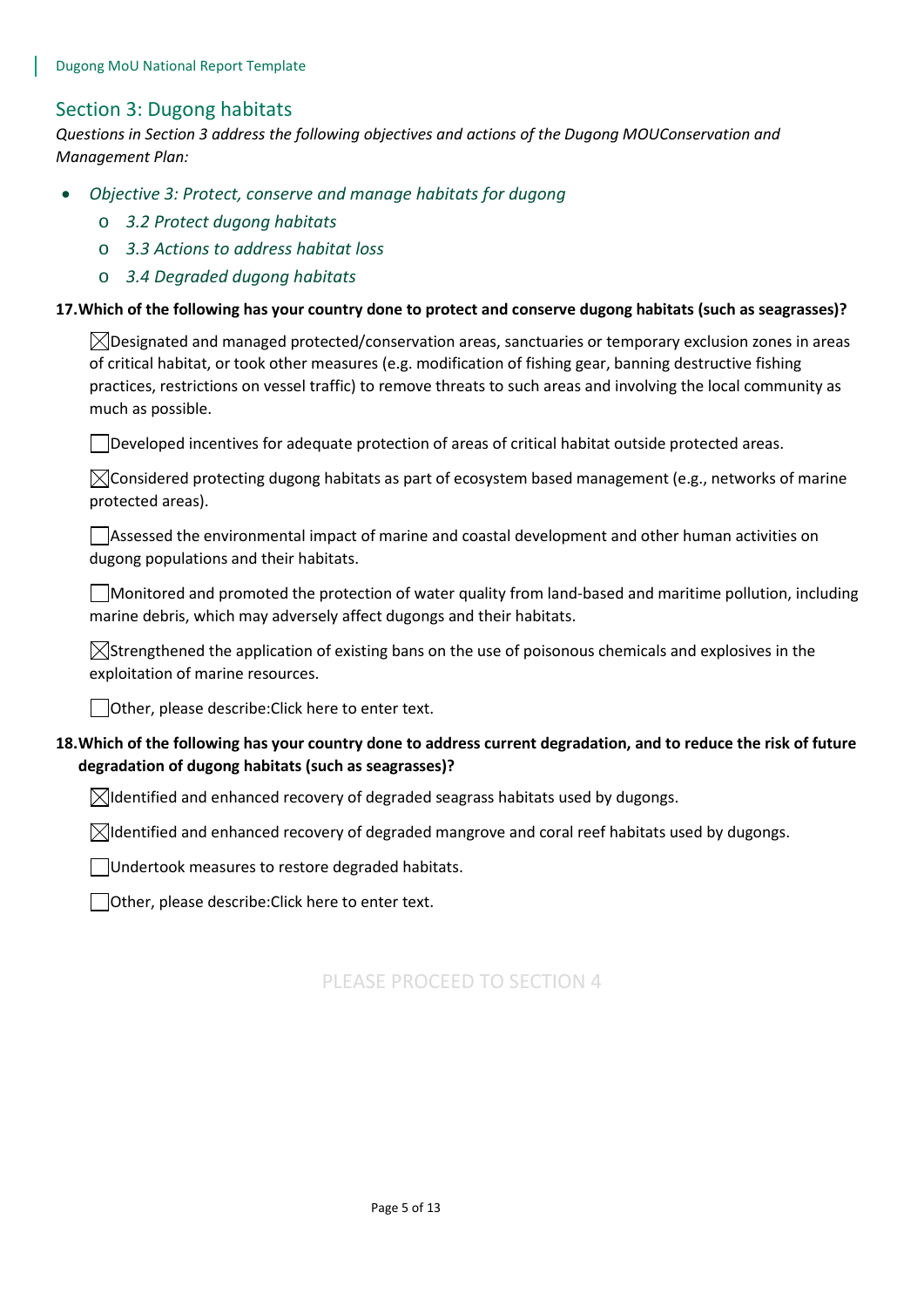# Section 4: Research and Monitoring

*Questions in Section 4 address the following objectives and actions of the Dugong MOUConservation and Management Plan:* 

- *Objective 2. Improve understanding through research and monitoring* 
	- o *2.1 Dugong Populations and Habitats*
	- o *2.2 Dugong Research*
	- o *2.3 Data Collection and Analysis*
- *Objective 3: Protect, conserve and manage habitats for dugong*
	- o *3.1 Dugong Habitat Mapping*
- *Objective 4: Improve understanding of dugong habitats through research and monitoring*
	- o *4.1 Research of Habitats*

## **19.What has your country done to determine the distribution and abundance of dugong populations to provide a base for future conservation efforts and actions?**

- Seagrass surveys in Barren Isles. Informal questions as part of MIHARI network activities.

- Little is known about dugongs that inhabit the coastal waters of Sahamalaza Marine Park. In the framework of the GEF Dugong and Seagrass Project, interview surveys using the CMS standardized dugong catch/by-catch questionnaires were conducted that conclude gap in knowledge of the abundance of remaining population. The national partner project MG4 undertook a community-based monitoring for assessing the remaining population of dugong and their distribution in Sahamalaza.

#### **20.Which of the following has your country done to conduct research and monitoring into dugongs?**

Initiated and/or continued long-term monitoring of priority dugong populations at appropriate spatial scales.

Identified migratory routes through the use of techniques such as genetic studies and/or satellite tracking where appropriate.

Carried out studies on dugong population dynamics and survival rates.

 $\Box$ Promoted the use of traditional ecological knowledge in research and management studies, where possible.

 $\boxtimes$ Involved local communities in research and monitoring programmes, with training as required.

 $\Box$ Periodically reviewed and evaluated research and monitoring activities.

 $\Box$ Identified and included priority research and monitoring needs in regional and sub-regional action plans.

Conducted collaborative studies and monitoring of genetic identity, conservation status, migrations, and other biological and ecological aspects of dugongs.

Other, please describe:Click here to enter text.

#### **21.Does your country collect data on dugongs?**

Yes*(please continue to question 22.)*

No*(please continue to question 23.)*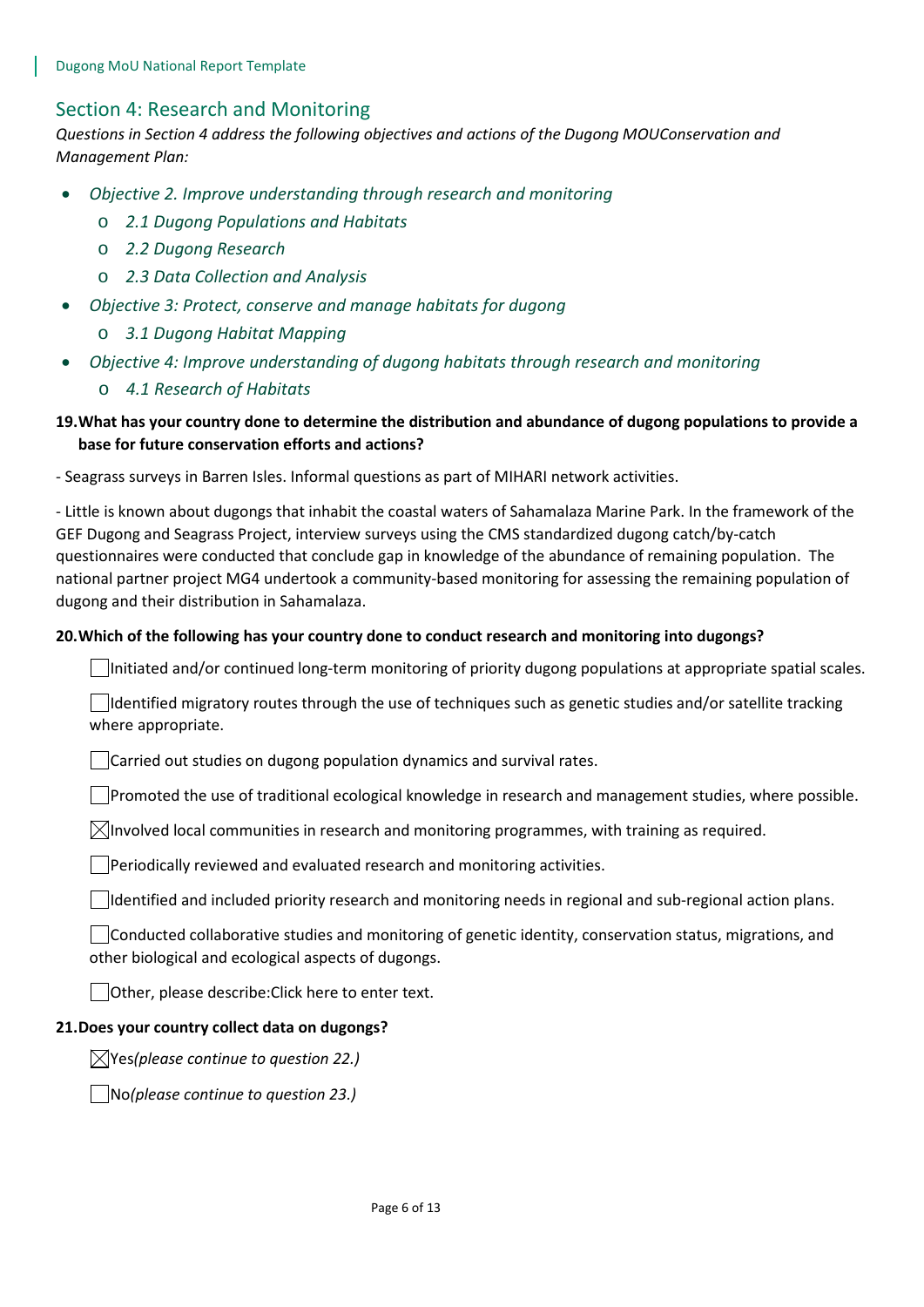#### **22.What kind of data does your country collect on dugongs and how is it analysed?**

The data collected using the CMS standardized dugong catch/by-catch questionnaires allowed us to conclude the species occurrence, sightings, distribution, threats, level of knowledge of the community and the status of seagrass in Sahamalaza area.

# **23.Which of the following has your country done to conduct research and monitoring into important dugong habitats (such as seagrasses)?**

 $\boxtimes$ Conducted baseline studies or gathered secondary information on dugong habitats using cost effective techniques where possible, including community-based monitoring.

Initiated and/or continued long-term monitoring of priority dugong habitats.

 $\boxtimes$ Promoted the use of traditional ecological knowledge in research and management studies, where possible.

 $\boxtimes$ Involved local communities in research and monitoring programmes with training as required.

Periodically reviewed and evaluated research and monitoring activities.

 $\Box$ Identified and included priority research and monitoring needs in regional and sub-regional action plans.

Other, please describe:Click here to enter text.

## **24.Has your country undertaken any identification and mapping of important dugong habitats (such as seagrasses)?**

Yes*(please continue to question 25.)*

No*(please continue to question 26.)*

#### **25.What kind of identification and mapping of dugong habitats has your country undertaken?**

- Seagrass mapping in Barren Isles. Understanding priority seagrass/dugong sites for support from MIHARI network.

- Limited efforts have been deployed to map the distribution and coverage of seagrass habitat compared to the other shallow coastal habitats in the coastal waters of Madagascar. However, effort was deployed to describe the distribution and status of seagrass habitat in the coastal zone of Madagascar through the project of IUCN red List of Ecosystem. MG4 communicated the results of seagrass monitoring through the process of categorizing the status of seagrass using IUCN criteria. Mapping of seagrass habitats was conducted in Sahamalaza area.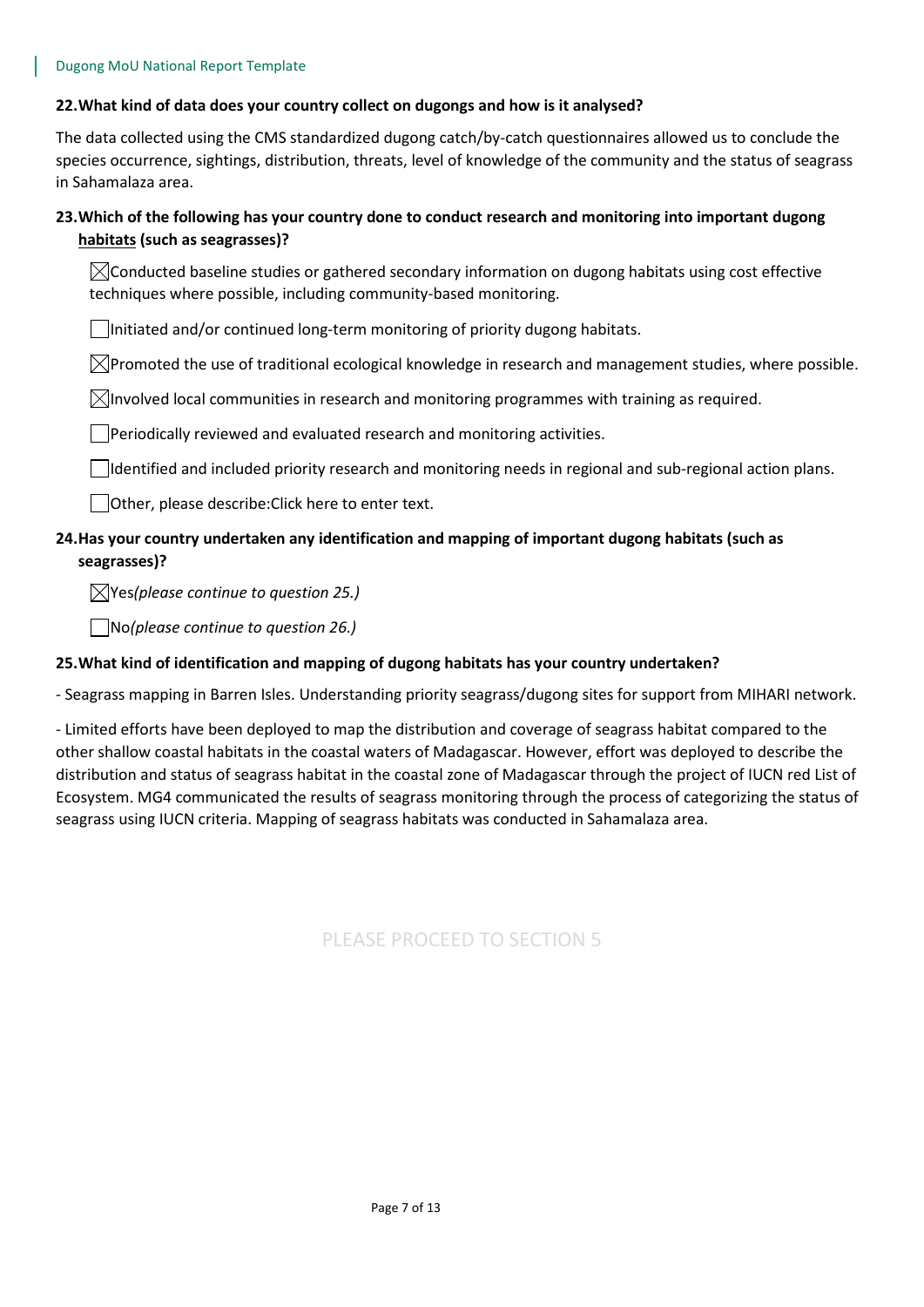## Section 5: Dugong conservation

*Questions in Section 5 address the following objectives and actions of the Dugong MOU Conservation and Management Plan:* 

- *Objective 5: Raise awareness of dugong conservation*
	- o *5.1 Information programmes*
	- o *5.2 Encourage local community participation*

## **26.Which of the following has your country done to establish education, awareness and information programmes?**

 $\boxtimes$ Collected, developed, coordinated and disseminated education materials (e.g. dedicated regional website).

Identified key persons/champions to help disseminate messages about the need to conserve dugongs and their habitats.

Established community learning/information centres.

 $\boxtimes$ Developed and implemented mass media information programmes.

 $\boxtimes$ Developed and conducted focused education and awareness programmes for target groups (e.g. policy makers, teachers, schools, fishing communities, subsistence and customary users, media).

 $\Box$  Encouraged the incorporation of dugong biology and conservation issues into school curricula.

 $\boxtimes$ Organised special events related to dugong conservation and biology (e.g. Dugong Day, Year of the Dugong, symposia, and community education workshops).

**Promoted public participation in conservation activities.** 

 $\bowtie$ Involved stakeholders, including key policymakers, subsistence and customary users, and local communities in particular, in planning and implementation of conservation and management measures.

 $\boxtimes$  Encouraged the participation of government institutions, intergovernmental organisations, the private sector and the general community (e.g. students, volunteers, fishing communities, local communities) in research, conservation and management efforts.

Implemented, where appropriate, incentive schemes to encourage public participation (e.g. T-shirts, public acknowledgement and certificates).

## **27.What specifically has your country done to encourage local communities to actively participate in conservation efforts?**

The MIHARI LMMA network supports over 100 LMMAs in Madagascar. LMMAs are focused on local conservation and management efforts.

In the framework of the GEF Dugong and Seagrass Project, the national partner project MG4 involved the local community in the conservation of dugongs and seagrass. The project developed strategies to income diversification for avoiding direct hunting of seagrass dependent migratory species in Sahamalaza.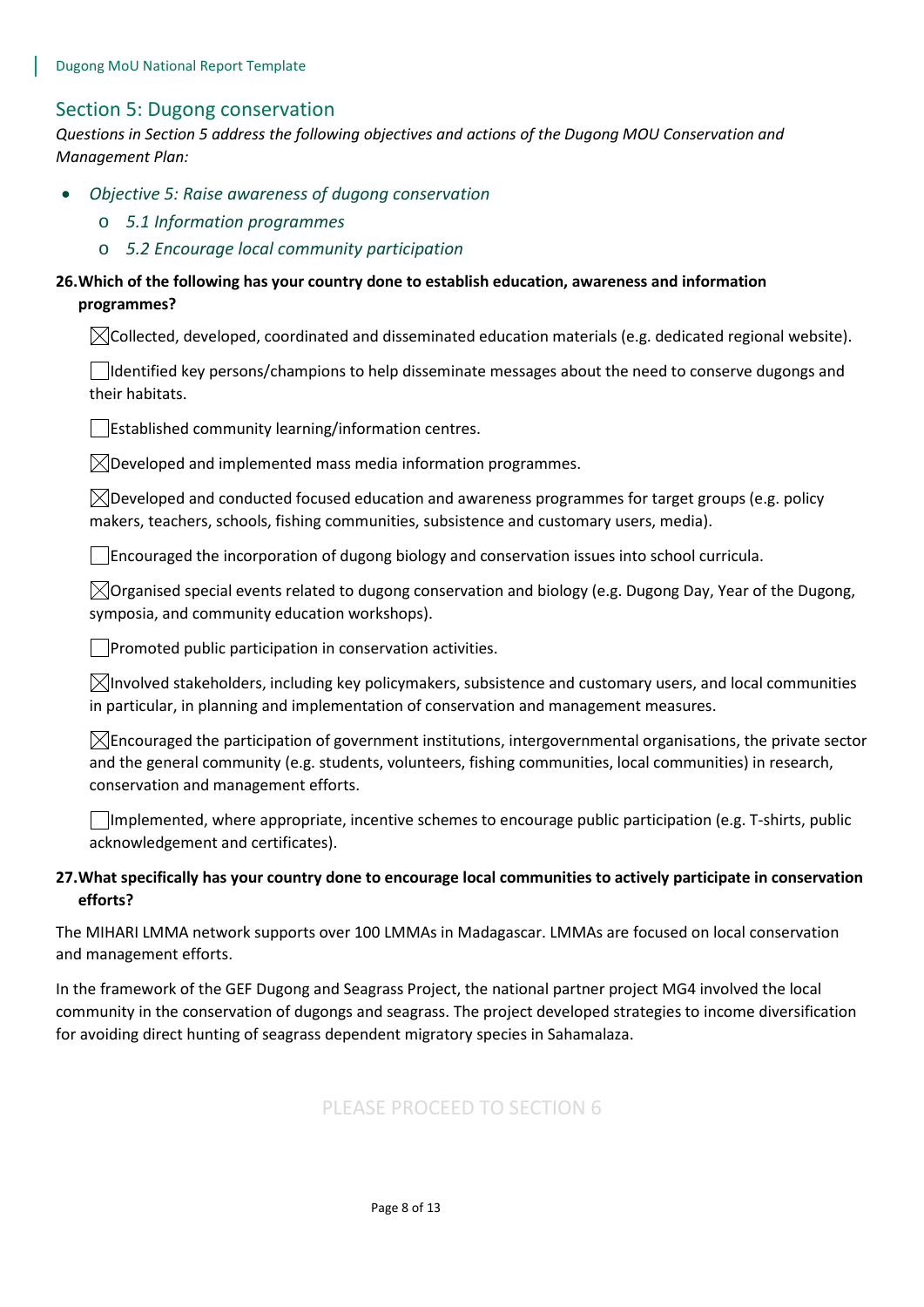## Section 6: Cooperation

*Questions in Section 6address the following objectives and actions of the Dugong MOUConservation and Management Plan:* 

- *Objective 6: Enhance national, regional and international cooperation*
	- o *6.1 Combat illegal trade*
	- o *6.2 Information exchange*
	- o *6.3 Improve coordination*
	- o *6.4 Database*
- *Objective 8: Improve legal protection of dugongs and their habitats*
	- o *8.1 Incorporation into national legislation*
- *Objective 9: Enhance national, regional and international cooperation on capacity building*
	- o *9.1 Promote capacity building*

# **28.Which of the following has your country done in order to collaborate with and assist Range States to combat illegal international trade of dugongs and dugong related products?**

Encouraged Signatory States, that have not already done so, to become Parties to the Convention on International Trade in Endangered Species of Wild Fauna and Flora (CITES).

Reviewed at a national level, compliance with obligations under CITES relating to illegal international trade in dugong parts or products.

 $\Box$ Facilitated better compliance with CITES through training of relevant authorities in cooperation with other Signatory States, the CITES Secretariat and other relevant organisations.

Identified routes of international illegal trade through monitoring, and sought cooperation to take action to prevent, deter and, where possible, eliminate it.

Other, please describe:Click here to enter text.

## **29.What has your country done to work collaboratively with dugong Range States to combat illegal domestic and/or regional trade of dugongs and dugong related products?**

Click here to enter text. See CMP Annex 1 for examples of measures/actions.

## **30.Which of the following has your country undertaken to cooperate in enforcement activities relating to the illegal trade of dugongs and dugong related products?**

 $\Box$  Exchanged and discussed information on compliance and illegal trade issues at regular intervals, such as through annual reporting to the MOU Secretariat and at meetings of the Signatory States.

Identified, prevented, deterred and, where possible, eliminated domestic illegal trade through monitoring, implementation of legislation, identification of gaps in enforcement capabilities, and training of enforcement officers.

Other, please describe:Click here to enter text.

## **31.Which of the following has your country done to develop and implement mechanisms for effective exchange of information?**

 $\Box$ Identified and strengthened existing mechanisms for cooperation at the regional and sub-regional level.

 $\Box$ Developed a website and/or newsletter to facilitate networking and exchange of information.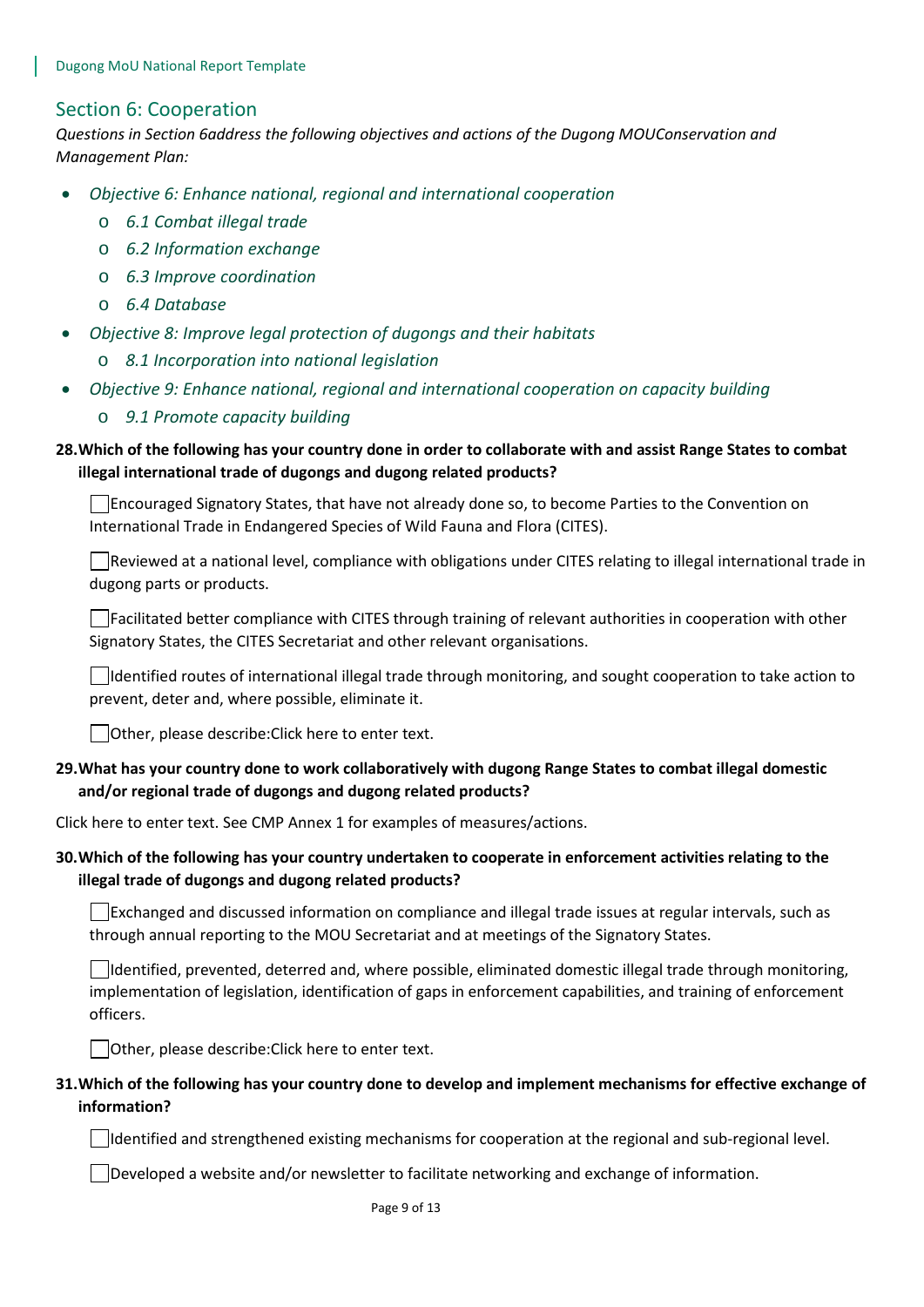Developed a web-based information resource for dugong conservation (including data on populations, migration, on-going projects) based on the IUCN website.

 $\Box$  Regularly updated a directory of experts and organisations concerned with dugong conservation.

 $\Box$ Developed networks for cooperative management of shared populations, within or across sub-regions, and where appropriate, formalise cooperative management arrangements.

Cooperated where possible in the establishment of transboundary marine protected areas using ecological rather than political boundaries.

Developed a streamlined format for reporting and exchanging information (through the MOU Secretariat and among Signatory States) on the state of dugong conservation at the national level.

Encouraged Signatory States to become contracting parties to global fisheries agreements such as the UN Fish Stocks Agreement (1995) and the FAO Compliance Agreement (1993) and to implement the FAO Code of Conduct for Responsible Fisheries (1995).

Established relationships with regional fisheries bodies with a view to obtaining data on incidental capture and encourage them to adopt dugong conservation measure within Exclusive Economic Zones (EEZ) and territorial waters.

Determined the most appropriate methods for information and expertise among nations, scientific institutions, non-governmental and international organisations, in order to develop and implement best practice approaches to the conservation of dugongs and their habitats.

 $\Box$ Exchanged at regular intervals scientific and technical information and expertise among nations, scientific institutions, non-governmental and international organisations, in order to develop and implement best practice approaches to conservation of dugongs and their habitats.

Disseminated traditional knowledge on dugongs, their habitats and traditional practices for conservation and management in a culturally appropriate manner.

Updated data on dugong populations of regional interest on a regular basis (e.g. country status reports).

 $\boxtimes$ Other, please describe:Information on dugongs shared via MIHARI network to communities.

#### **32.Which of the following has your country done to improve coordination among government and nongovernment sectors and communities in the conservation of dugongs and their habitats?**

Reviewed the roles and responsibilities of government agencies related to the conservation and management of dugongs and their habitats.

Designated a lead agency responsible for coordinating national dugong conservation and management policy.

 $\Box$ Identified non-governmental organisations with an interest in dugong conservation and management.

Encouraged cooperation within and among government and non-government sectors, including through the development and/or strengthening of national networks.

Other, please describe:Click here to enter text.

## **33.What has your country done to develop and implement a regional database of relevant information in relation to dugong conservation and management?**

Click here to enter text. See CMP Annex 1 for examples of measures/actions.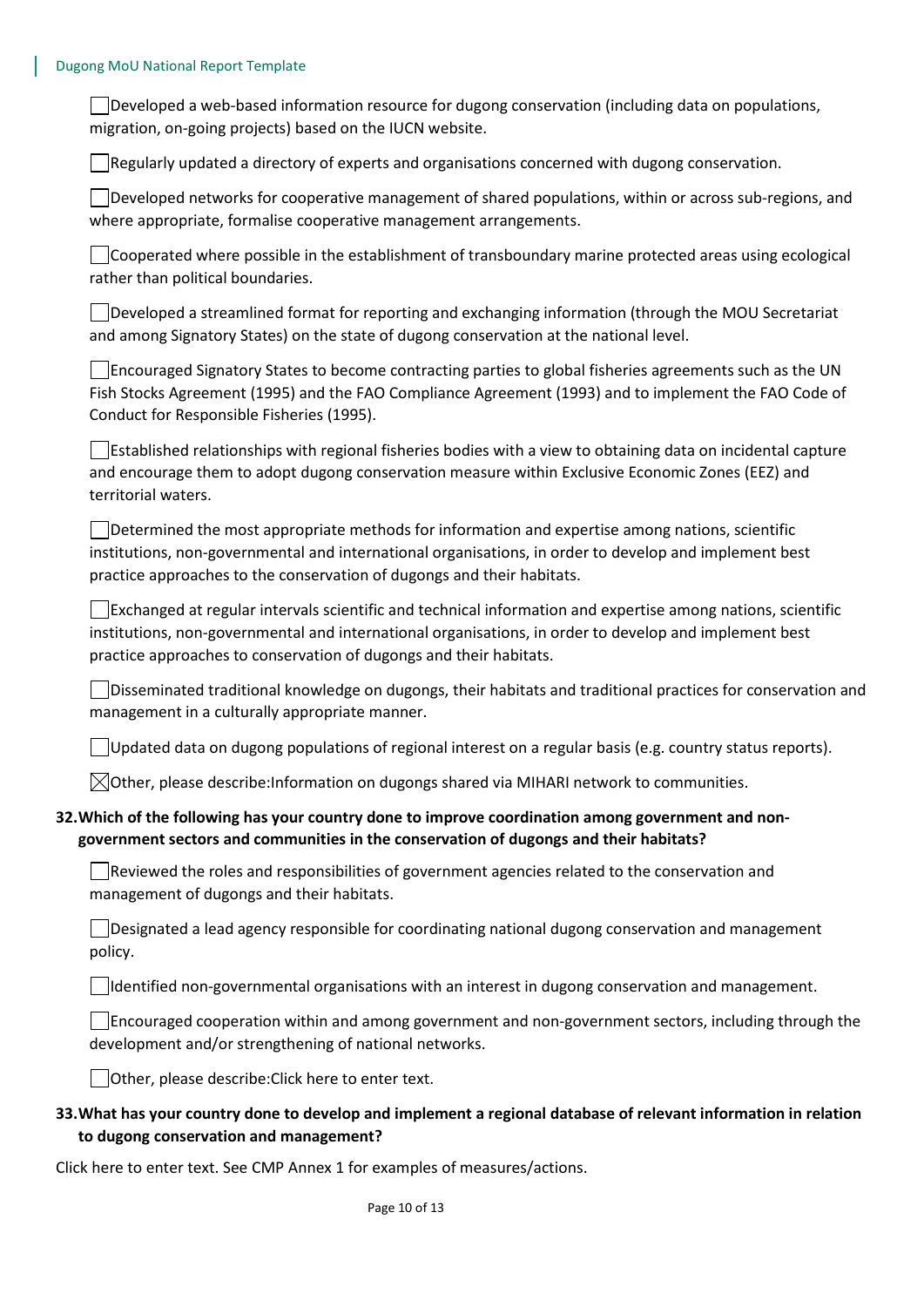| 34. Which of the following has your country done to encourage Range/Signatory States to incorporate dugong and |
|----------------------------------------------------------------------------------------------------------------|
| habitat conservation and protection measures into national legislation?                                        |

| $\Box$ Encouraged MOU Signatory States that have not already done so to become Parties to the Convention on |  |
|-------------------------------------------------------------------------------------------------------------|--|
| Migratory Species (CMS).                                                                                    |  |

**Encouraged the establishment of legislation to protect dugongs and their habitats while recognising existing** traditional management systems.

Reviewed domestic policies and laws to address gaps or impediments to dugong conservation.

**Ensured corporate sanctions for harming dugongs or destroying habitat.** 

Trained law enforcement authorities.

Raised public awareness to boost surveillance for reporting of illegal activities.

Other, please describe:Click here to enter text.

## **35.Which of the following has your country done to promote capacity building at all levels to strengthen conservation measures?**

 $\Box$ Identified needs for capacity-building in terms of human resources, knowledge and facilities.

 $\boxtimes$ Provided and/or coordinated training (e.g. through workshops) in conservation and management techniques for dugongs and their habitats to relevant agencies, individuals and local communities.

Developed partnerships with universities, research institutions, non-government organisations, training bodies and other relevant organisations to support capacity building initiatives.

 $\Box$ Identified, assessed, developed and implemented training programmes for local communities, nongovernment organisations, community-based organisations, media, enforcement officers, policy makers, law makers and decision makers.

 $\Box$  Enhanced capacity at all levels to develop and undertake joint research programmes on dugong and their habitats.

 $\boxtimes$ Organised forums (local, national and regional as appropriate) with the involvement of all relevant stakeholders to enable knowledge sharing and capacity building.

Provided training on development, implementation and monitoring of community rehabilitation programmes.

 $\Box$ Supported local communities and relevant national organisations with necessary basic equipment and facilities to enable protection, conservation and management of dugong and their habitats.

Other, please describe:Click here to enter text.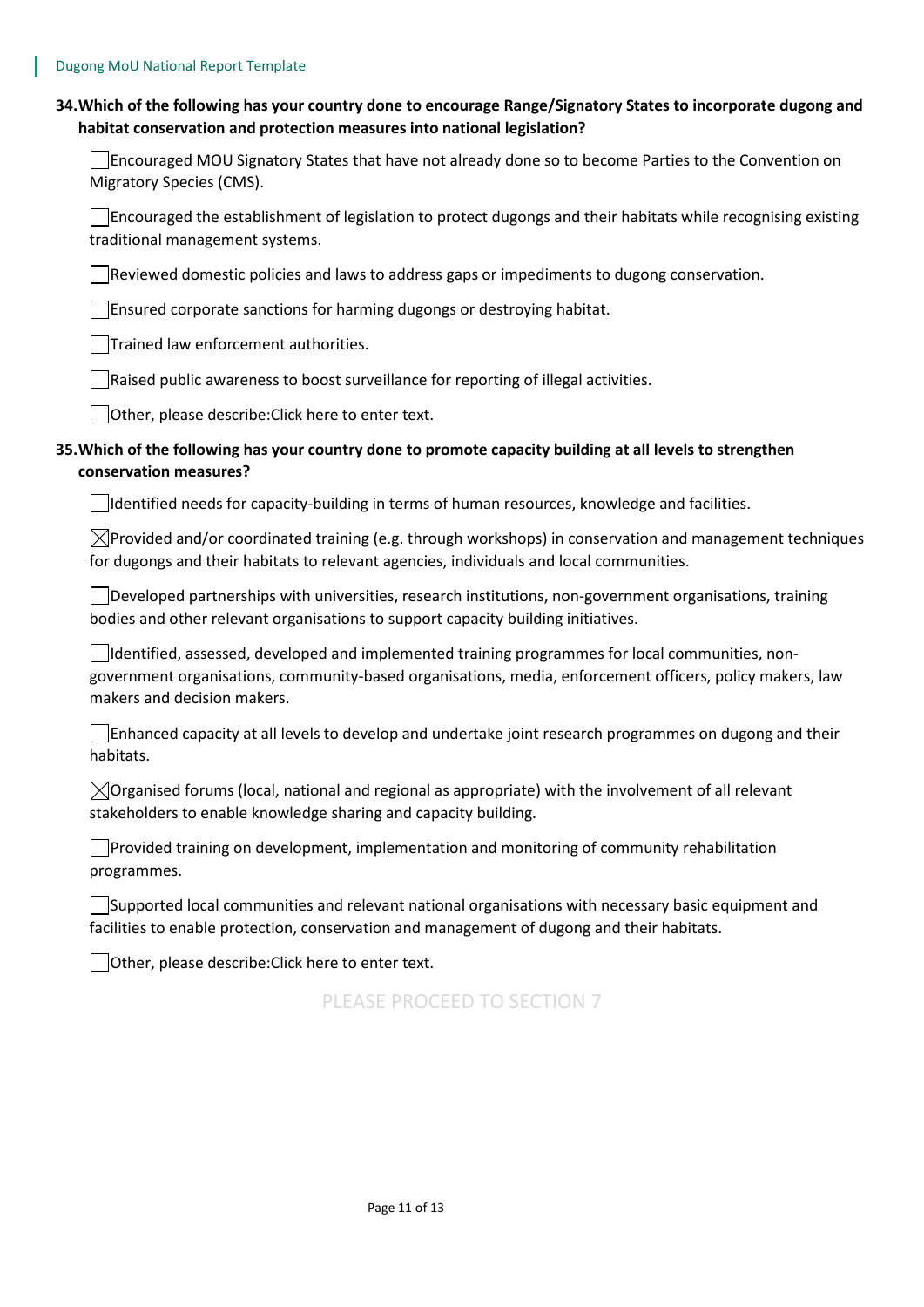# Section 7: Implementation of the MOU

*Questions in Section 7 address the following objectives and actions of the Dugong MOUConservation and Management Plan:* 

- *Objective 7: Promote implementation of the MOU*
	- o *7.1 Encourage participation in the MOU*
	- o *7.2 Support the Secretariat*
	- o *7.3 Seek resources*
	- o *7.4 Synergies with other conventions*

## **36.Which of the following has your country done to encourage all Range States to participate in the MOU and its conservation and management activities?**

Encouraged non-Signatory States to sign the MOU.

Arranged regional and sub-regional workshops involving non-Signatory States to raise awareness of the MOU.

Other, please describe:Click here to enter text.

## **37.What, if anything, has your country done to support the Dugong MOUSecretariat to ensure the objectives of the CMP are met?**

Click here to enter text. See CMP Annex 1 for examples of measures/actions.

## **38.Which of the following actions has your country undertaken to seek resources that support the implementation of the Dugong MOU (at either a national or international level)?**

Prioritised conservation and management activities for funding.

Explored funding options with governments and other donors (such as the Asian Development Bank, World Bank, UNDP, European Union, UNEP, GEF).

 $\Box$ Solicited funding and other contributions from industries that have impacts on dugongs and their habitats (e.g. fisheries, tourism, oil industry, real estate).

Explored international funding support and other incentives for Signatory States that effectively manage populations.

Other, please describe:Click here to enter text.

# **39.What, if anything, has your country done to create links and develop synergies with other relevant regional conservation conventions, MOUs and agreements?**

Click here to enter text. See CMP Annex 1 for examples of measures/actions.